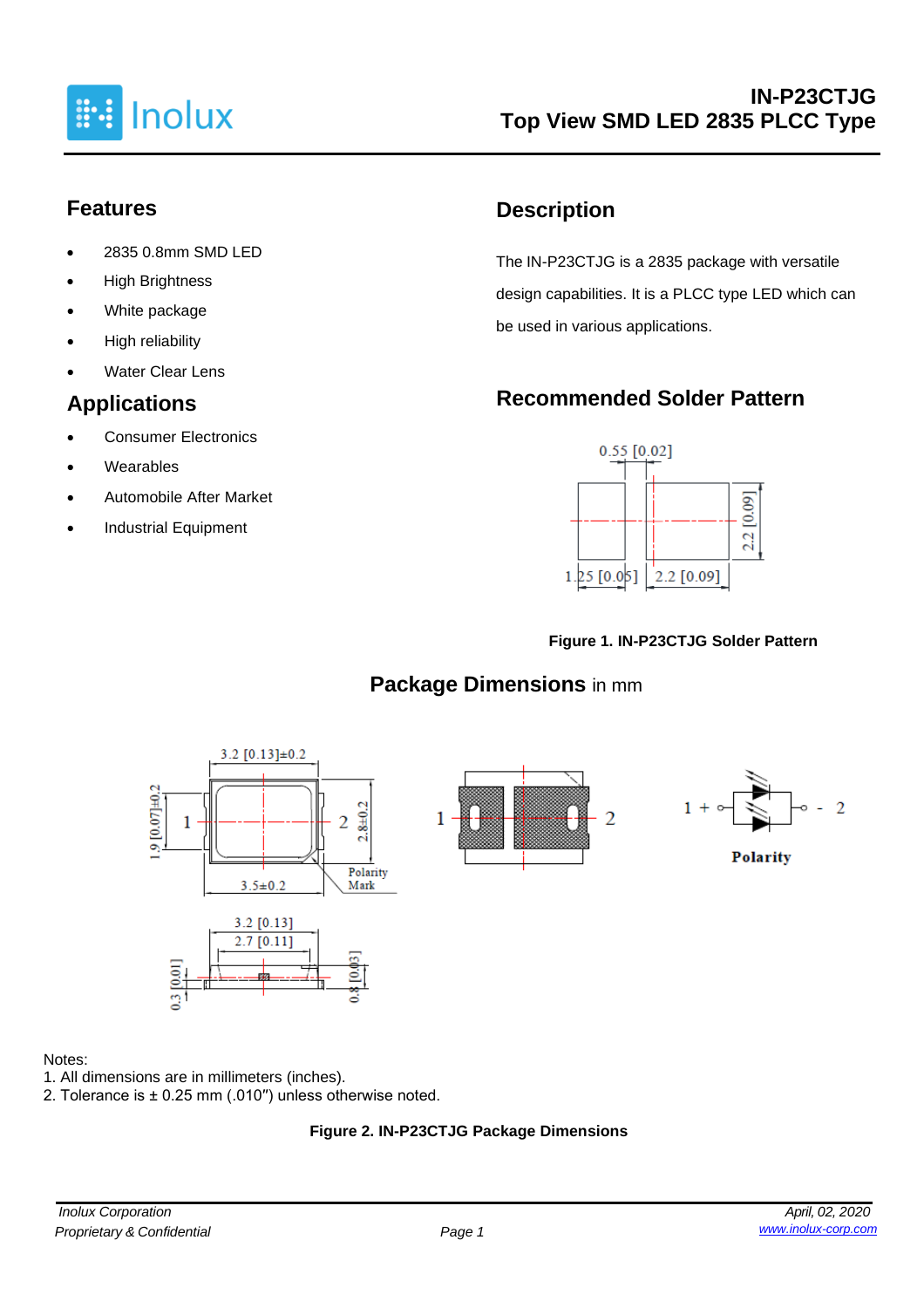

## **Absolute Maximum Rating at 25<sup>o</sup>C** (Note 1)

| <b>Product</b> | <b>Color</b> |     |    | $\mid$ Emission $\mid$ P $_{\sf d}$ (mW) $\mid$ I <sub>F</sub> (mA) $\mid$ I <sub>FP</sub> * (mA) $\mid$ V <sub>R</sub> (V) $\mid$ | $\mathsf{Top}$ (°C) | Tst (°C)    |
|----------------|--------------|-----|----|------------------------------------------------------------------------------------------------------------------------------------|---------------------|-------------|
| IN-P23CTJG     | Green        | 0.2 | 60 | 100                                                                                                                                | -40°C~+80°C         | -40ºC~+85ºC |

#### **Notes**

1. Derate linearly as shown in derating curve.<br>2. Duty Factor = 10%. Frequency = 1 kHz

Duty Factor = 10%, Frequency = 1 kHz

### **Electrical Characteristics**  $T_A = 25^\circ C$  (Note 1)

| <b>Parameters</b>               | <b>Symbol</b> | Min. | Typ. | Max.    | Unit | <b>Test Condition</b> |
|---------------------------------|---------------|------|------|---------|------|-----------------------|
| Luminous Intensity              | IV            | 4000 | 4500 | $- - -$ | mcd  | $IF=60mA$             |
| <b>Viewing Angle</b>            | $2\theta$ 1/2 | ---  | 120  | ---     | Deg  | $IF=60mA$             |
| <b>Peak Emission Wavelength</b> | λp            | ---  | 520  | ---     | nm   | $IF=60mA$             |
| Dominant Wavelength             | λd            |      | 525  | ---     | nm   | $IF=60mA$             |
| Spectral Line Half-Width        | Δλ            | ---  | 20   |         | nm   | $IF=60mA$             |
| <b>Forward Voltage</b>          | <b>VF</b>     | 2.8  | 3.2  | 3.6     | V    | $IF=60mA$             |
| Reverse Current                 | <b>I</b> R    | ---  |      | 10      | μA   | $V_R = 5V$            |

#### **Notes**

1. Luminous intensity is measured with a light sensor and filter combination that approximates the CIE eye-response curve.<br>2. 201/2 is the o-axis angle where the luminous intensity is  $1/2$  the peak intensity

2. 201/2 is the o -axis angle where the luminous intensity is  $1/2$  the peak intensity 3. The dominant wavelength  $(\lambda d)$  is derived from the CIE chromaticity diagram an

3. The dominant wavelength (λd) is derived from the CIE chromaticity diagram and represents the single wavelength which defines the color of the device.

### **ESD Precaution**

ATTENTION: Electrostatic Discharge (ESD) protection



The symbol above denotes that ESD precaution is needed. ESD protection for GaP and AlGaAs based chips is necessary even though they are relatively safe in the presence of low static-electric discharge. Parts built with AlInGaP, GaN, or/and InGaN based chips are STATIC SENSITIVE devices. ESD precaution must be taken during design and assembly. If manual work or processing is needed, please ensure the device is adequately protected from ESD during the process.

Please be advised that normal static precautions should be taken in the handling and assembly of this device to prevent damage or degradation which may be induced by electrostatic discharge (ESD).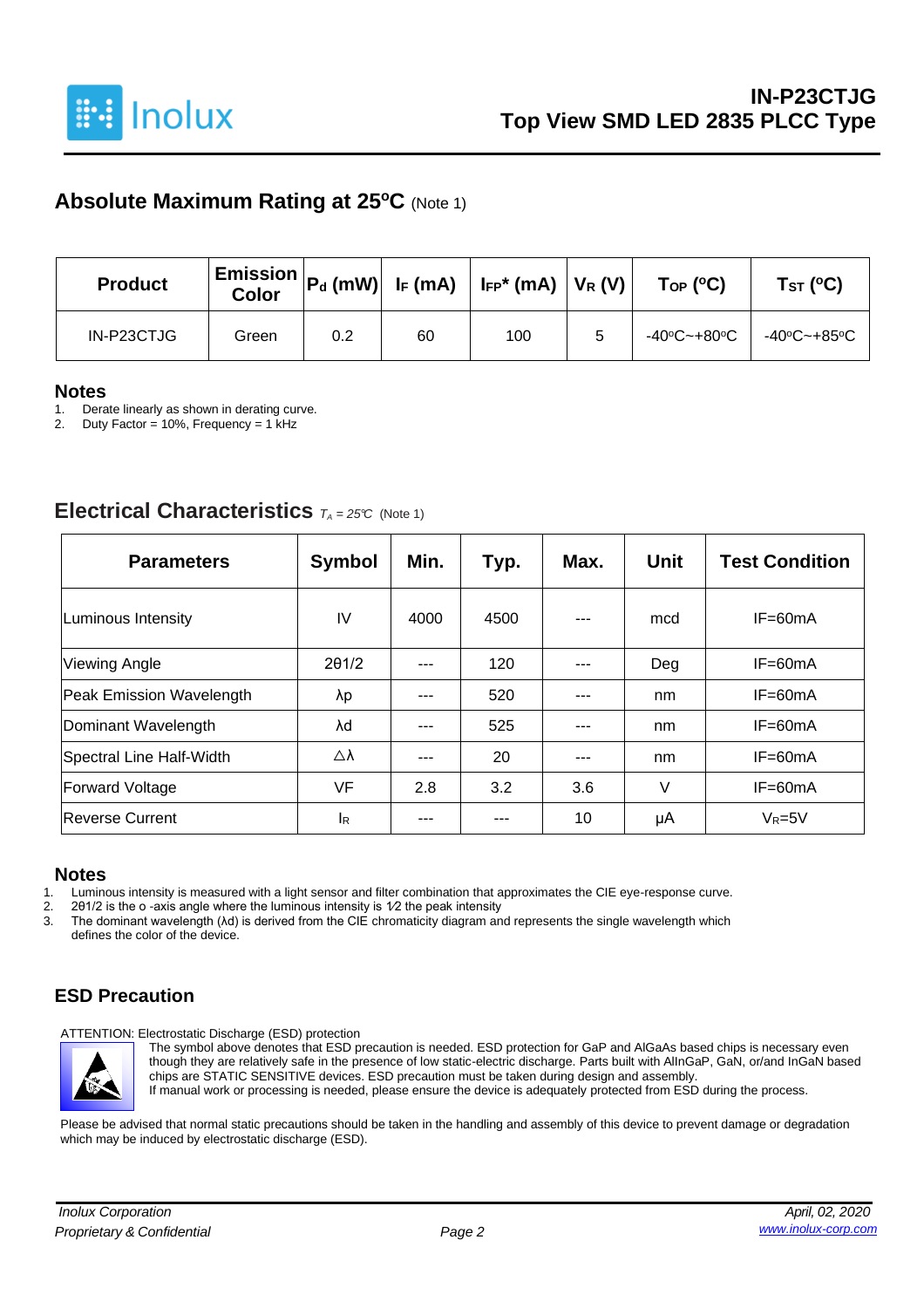

# **Typical Characteristic Curves**



#### Forward Current Derating Curve





Luminous Intensity & Forward Current



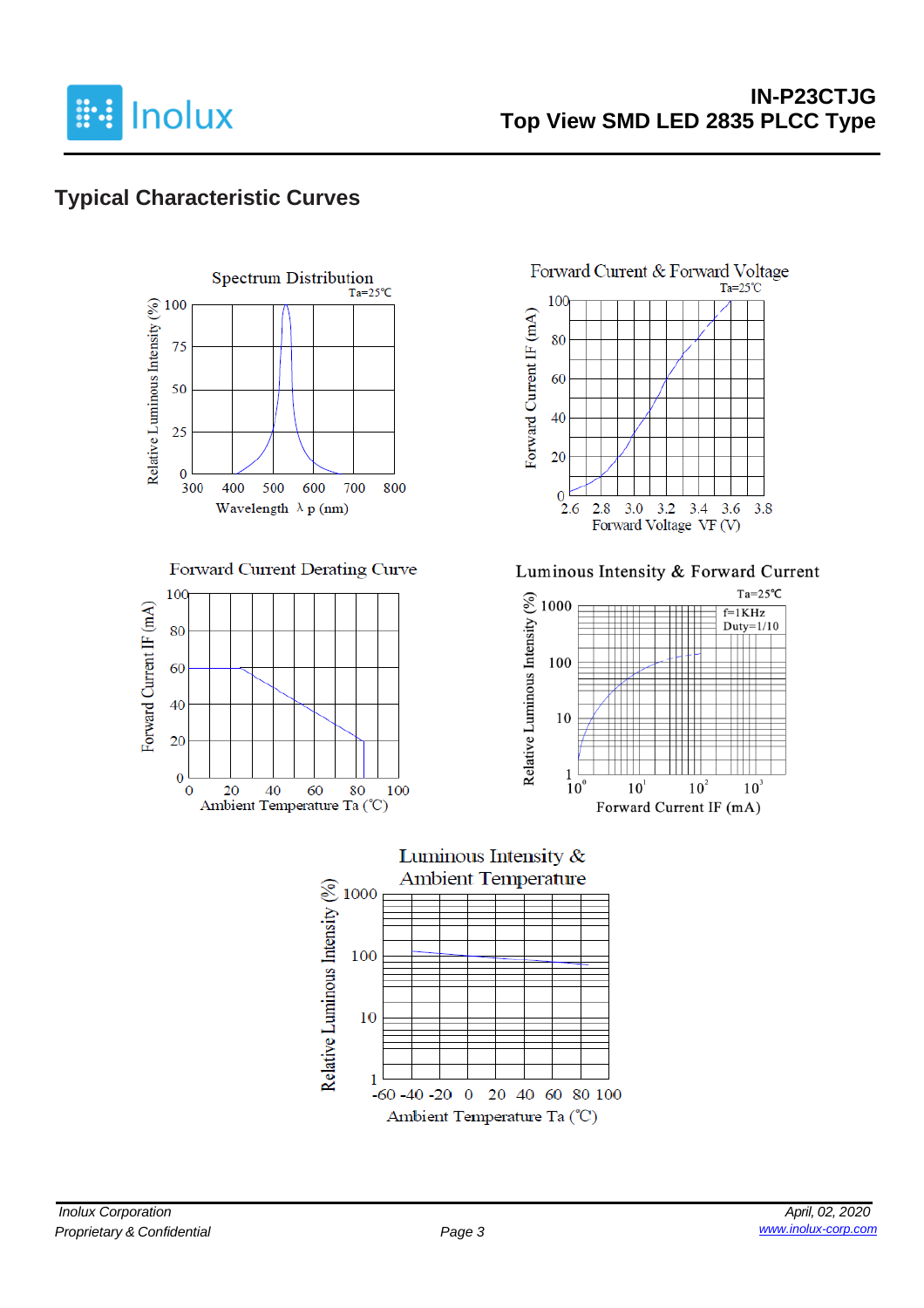

# **Typical Characteristic Curves – Radiation Pattern**



# **Ordering Information**

| Product    | <b>Emission Color</b> | Test Current<br>$I_F$ (mA) | Luminous Intensity<br>$I_V$ (mcd)<br>'Typ.) | Forward<br>Voltage<br>$V_F(V)$<br>(Typ.) | Orderable<br>Part Number |
|------------|-----------------------|----------------------------|---------------------------------------------|------------------------------------------|--------------------------|
| IN-P23CTJG | Green                 | 60                         | 4500                                        | 3.2                                      | IN-P23CTJG               |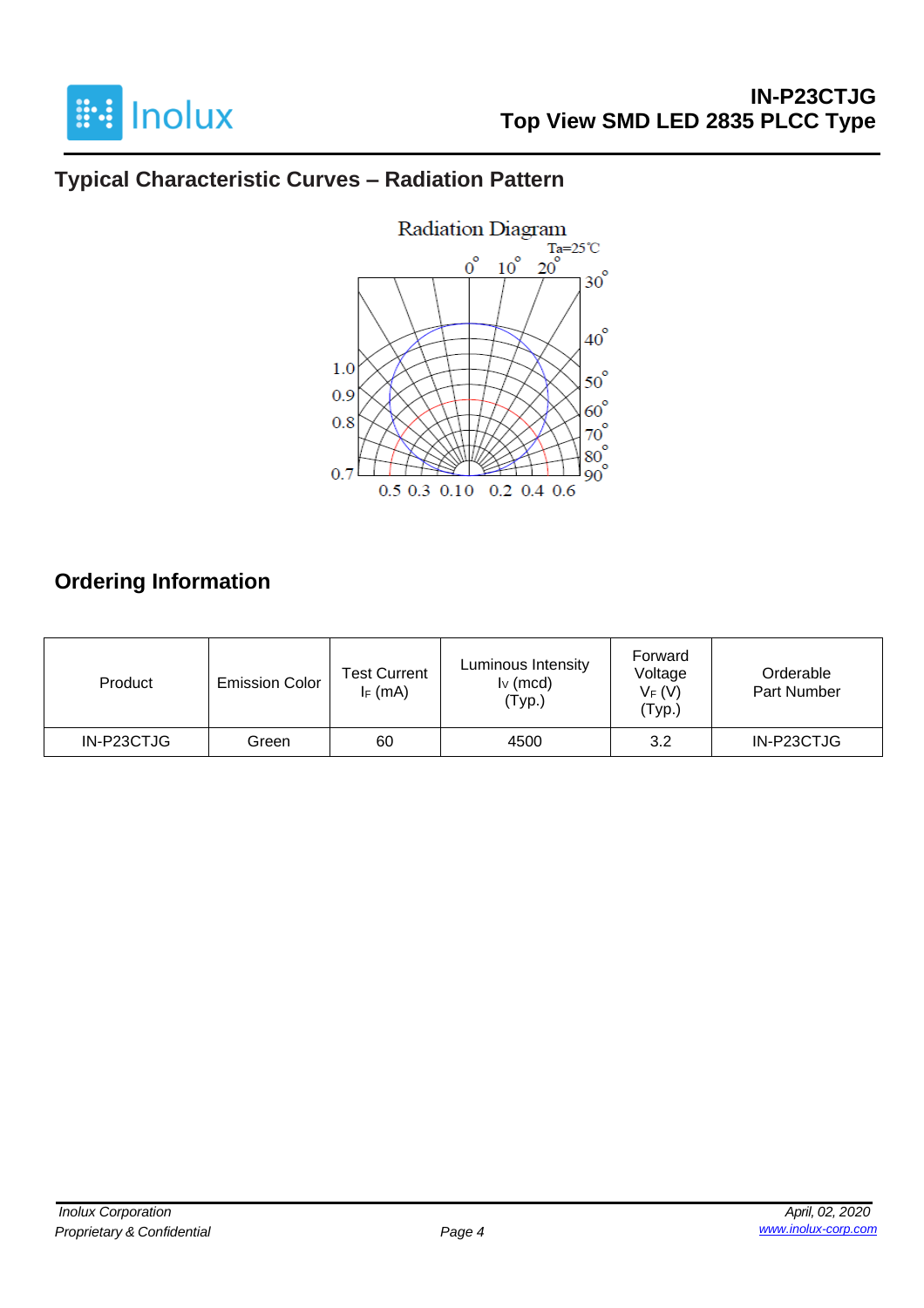

# **Label Specifications**



### **Inolux P/N:**

|               | N | $\overline{\phantom{a}}$ | P                     | $\overline{2}$       | 3 | C                   | T                  |          | G        | $\overline{\phantom{a}}$ | X | X | X | X |
|---------------|---|--------------------------|-----------------------|----------------------|---|---------------------|--------------------|----------|----------|--------------------------|---|---|---|---|
|               |   |                          | Material              | Package<br>Variation |   | Orientation         | Current            | Color    |          | Customized<br>Stamp-off  |   |   |   |   |
| Inolux<br>SMD |   |                          | $P = P L C C$<br>Type |                      |   | 23C=PLCC2 2835 Slug | $T = Top$<br>Mount | $J=60mA$ | G= Green |                          |   |   |   |   |

### **Lot No.:**

| -        |  |                     |       | 01   | 24     | 001 |
|----------|--|---------------------|-------|------|--------|-----|
| Internal |  | Year (2018, 2019, ) | Month | Date | Serial |     |
| Tracker  |  |                     |       |      |        |     |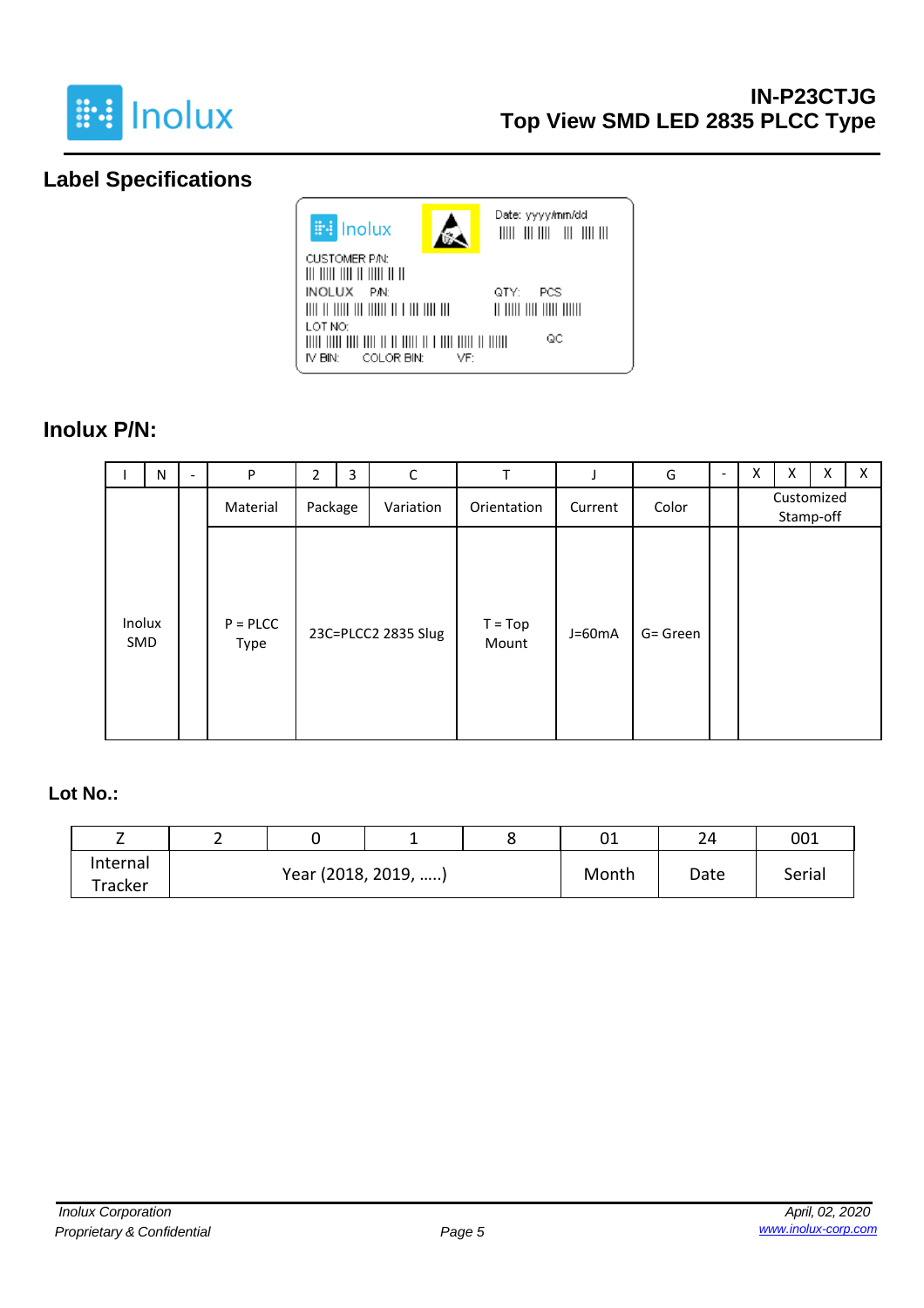

# **Packaging Information: 4000pcs Per Reel**

# Tape Dimension



## Reel Dimension



Unit: mm Tolerance:  $\pm$  0.25mm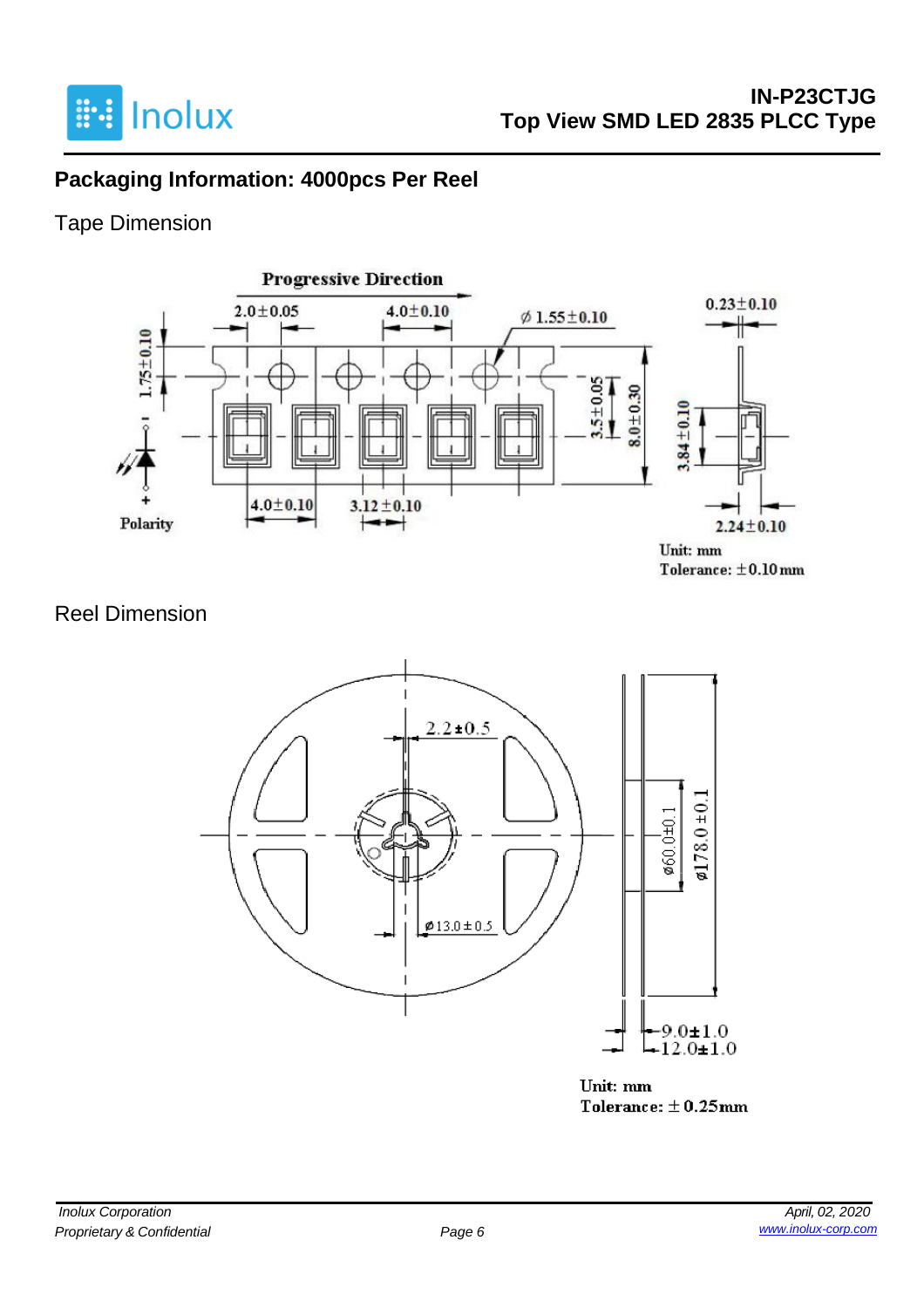

# Packing Dimension



5 boxes per carton are available depending on shipment quantity.

|              | Specification        | Material                         | Quantity         |
|--------------|----------------------|----------------------------------|------------------|
| Carrier tape | Per EIA 481-1A specs | Conductive black tape            | 4000pcs per reel |
| Reel         | Per EIA 481-1A specs | lConductive black                |                  |
| Label        | <b>IN</b> standard   | lPaper                           |                  |
| Packing bag  | 220x240mm            | Aluminum laminated bag/no-zipper | One reel per bag |
| Carton       | <b>IN standard</b>   | Paper                            | Non-specified    |

Others:

Each immediate box consists of 5 reels. The 5 reels may not necessarily have the same lot number or the same bin combinations of Iv,  $\lambda_D$  and Vf. Each reel has a label identifying its specification; the immediate box consists of a product label as well.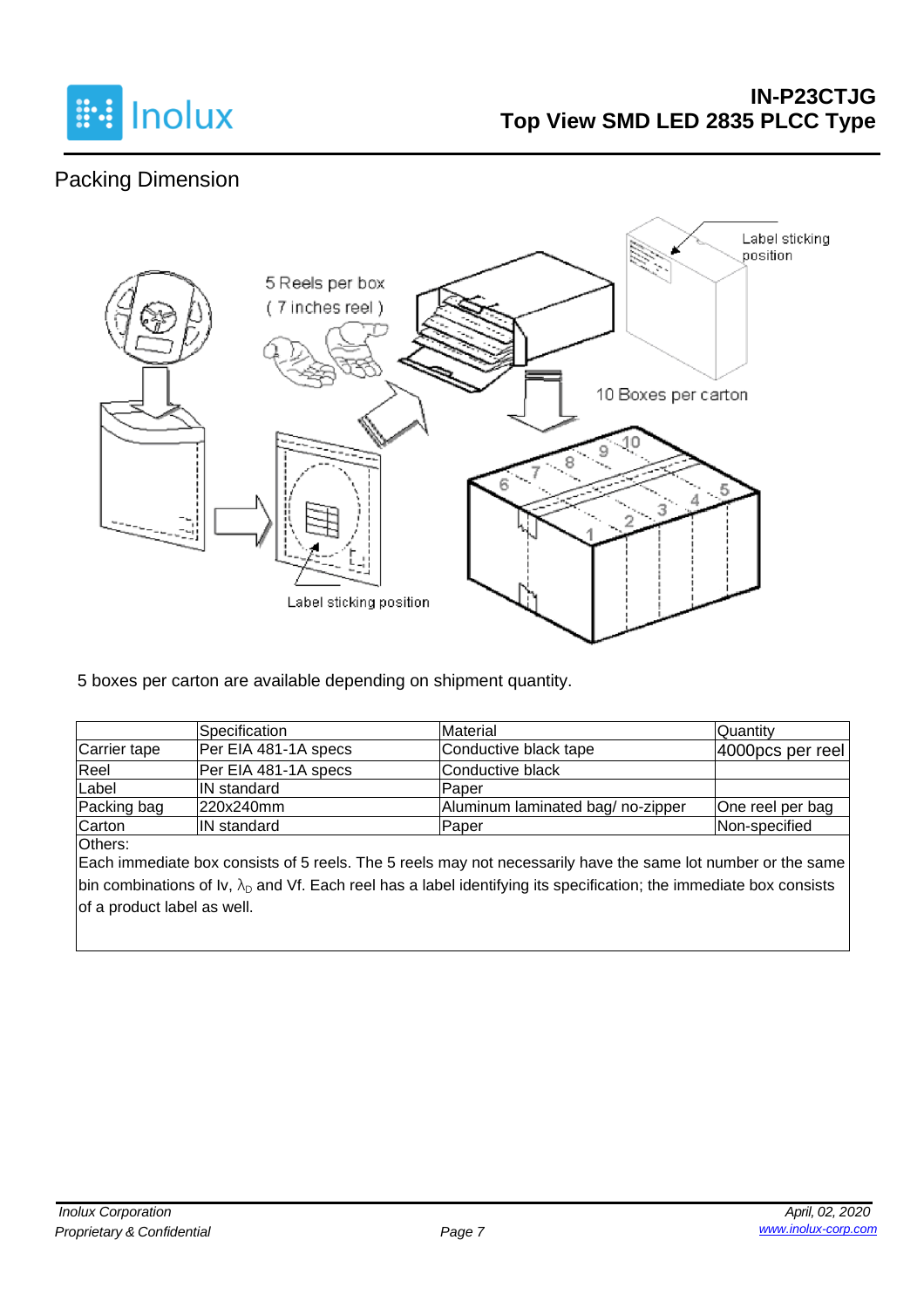

# **Dry Pack**

All SMD optical devices are **MOISTURE SENSITIVE**. Avoid exposure to moisture at all times during transportation or storage. Every reel is packaged in a moisture protected anti-static bag. Each bag is properly sealed prior to shipment.

Upon request, a humidity indicator will be included in the moisture protected anti-static bag prior to shipment.

The packaging sequence is as follows:



# **Reflow Soldering**

- Recommended tin glue specifications: melting temperature in the range of 178~192 <sup>o</sup>C
- The recommended reflow soldering profile is as follows (temperatures indicated are as measured on the surface of the LED resin):

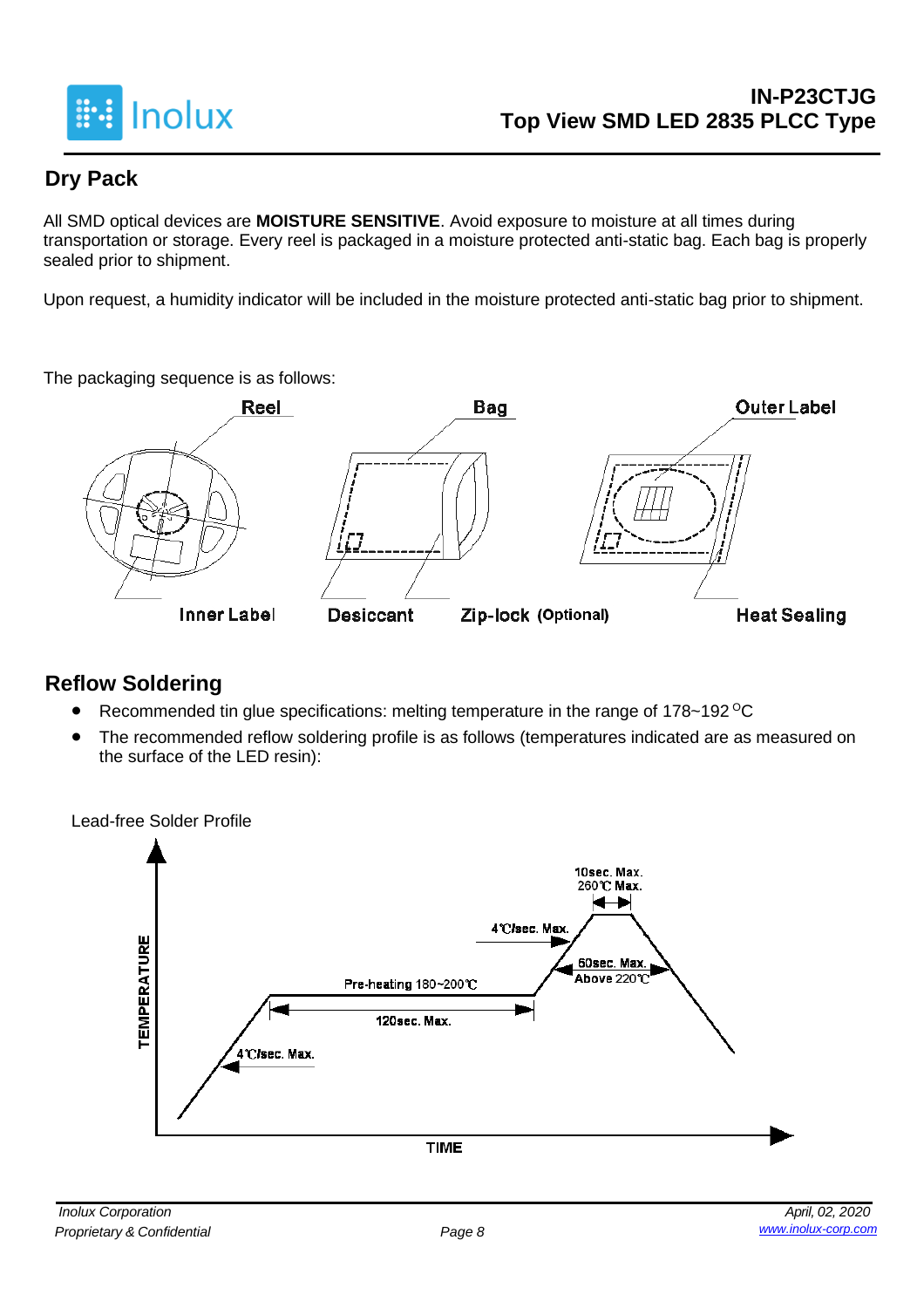

# **Precautions**

- Avoid exposure to moisture at all times during transportation or storage.
- Anti-Static precaution must be taken when handling GaN, InGaN, and AlInGaP products.
- It is suggested to connect the unit with a current limiting resistor of the proper size. Avoid applying a reverse voltage.
- Avoid operation beyond the limits as specified by the absolute maximum ratings.
- Avoid direct contact with the surface through which the LED emits light.
- If possible, assemble the unit in a clean room or dust-free environment.

## **Reworking**

- Rework should be completed within 5 seconds under  $260^{\circ}$ C.
- The iron tip must not come in contact with the copper foil.
- Twin-head type is preferred.

## **Cleaning**

Following are cleaning procedures after soldering:

- An alcohol-based solvent such as isopropyl alcohol (IPA) is recommended.
- Temperature x Time should be  $50^{\circ}$ C x 30sec. or  $<$ 30 $^{\circ}$ C x 3min
- Ultra sonic cleaning: < 15W/ bath; bath volume ≤ 1liter
- Curing:  $100^{\circ}$ C max, <3min

# **Cautions of Pick and Place**

- Avoid stress on the resin at elevated temperature.
- Avoid rubbing or scraping the resin by any object.
- Electro-static may cause damage to the component. Please ensure that the equipment is properly grounded. Use of an ionizer fan is recommended.